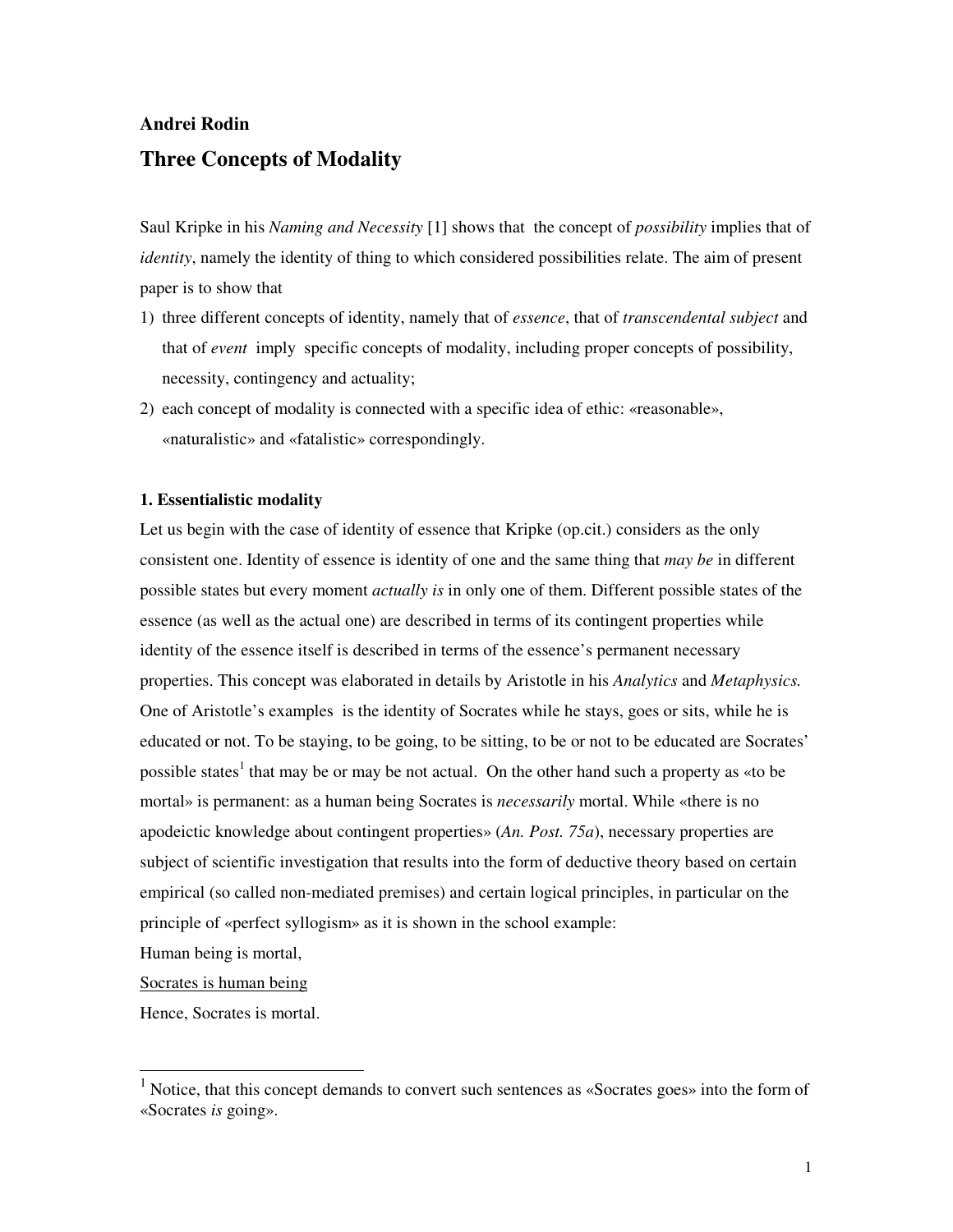Such kind of necessity and possibility are usually treated as «purely logical» as if they would not involve any idea about real world. I think that it is not right. For such a notion of necessity depends on corresponding notion of contingency and the distinction between necessary and contingent properties in every concrete case is a matter of science but not of logic. There is no purely logical criteria to distinguish between contingent and necessary properties. Necessary properties are those one manages to prove to be necessary, i.e. to develop a scientific theory where these properties are proven to be necessary; other properties are contingent. I believe that the scientific sense of the classical Aristotelian logic that was forgotten in modern times when science changed in a revolutionary way and ignored its ancient roots should be recognized and re-established. It is not only of historical but also of scientific significance since we still use Aristotelian syllogisms, Aristotelian concepts of essence and its properties and Aristotelian idea of logic in general in our scientific discourses<sup>2</sup>.

Thus contingency makes what may be called a physical aspect of possibility: the fact that Socrat stays or sits is a contingent physical fact that could be not proven nor refuted. However essencialistic possibility has another, namely ethical aspect. The fact that Socrat stays or sits is not only a physical fact, but also a result of Socrat's free choice - he *may* stand up and *may* sit down. To choose between possibilities makes an ethical problem. The situation is similar to one in science. What is a sum of internal angles of triangle? One may suppose different responds. But mathematician proves that among all the seeming possibilities only one is necessarily actual. Knowledge lets make the right choice. The same model is applied to ethic: one should understand what action is necessary and choose it free. Ethical necessity does not exclude ethically neutral choice as well as mathematical necessity does not exclude «epistemologically

<sup>&</sup>lt;sup>2</sup> I suppose that Aristotle elaborated such a discipline as logic (αναλυτικα) to give the natural science (φυσικα) an epistemological status independent of that of mathematics. Actually, in Plato's *quadrivium* mathematics is a synonym of science (επιστημη) in general. Astronomy that now is treated as a part of physics in the frameworks of Platonic quadrivium is a «low» section of mathematics. Aristotle opposes the Platonic mathematism and considers mathematics and natural science as two complimentary branches of knowledge. For this reason he needs some higher principles that could allow him to refer both natural science and mathematics to one genus of knowledge. Such principles are given with Aristotelian logic and «first philosophy» (metaphysics). Although logic, according to Aristotle, should give principles to both mathematics and natural science, actually Aristotelian logic was useful only for natural science because mathematics was established and structured according to its own principles, had its own axioms (as they are presented in Euclid's *Elements*) and hardly needed external ones. I suppose that Aristotle elaborated logic to generalize «logical» features of existing mathematical theories to extend them into the field of natural sciences and the same time to avoid a platonic subordination of natural sciences under mathematics.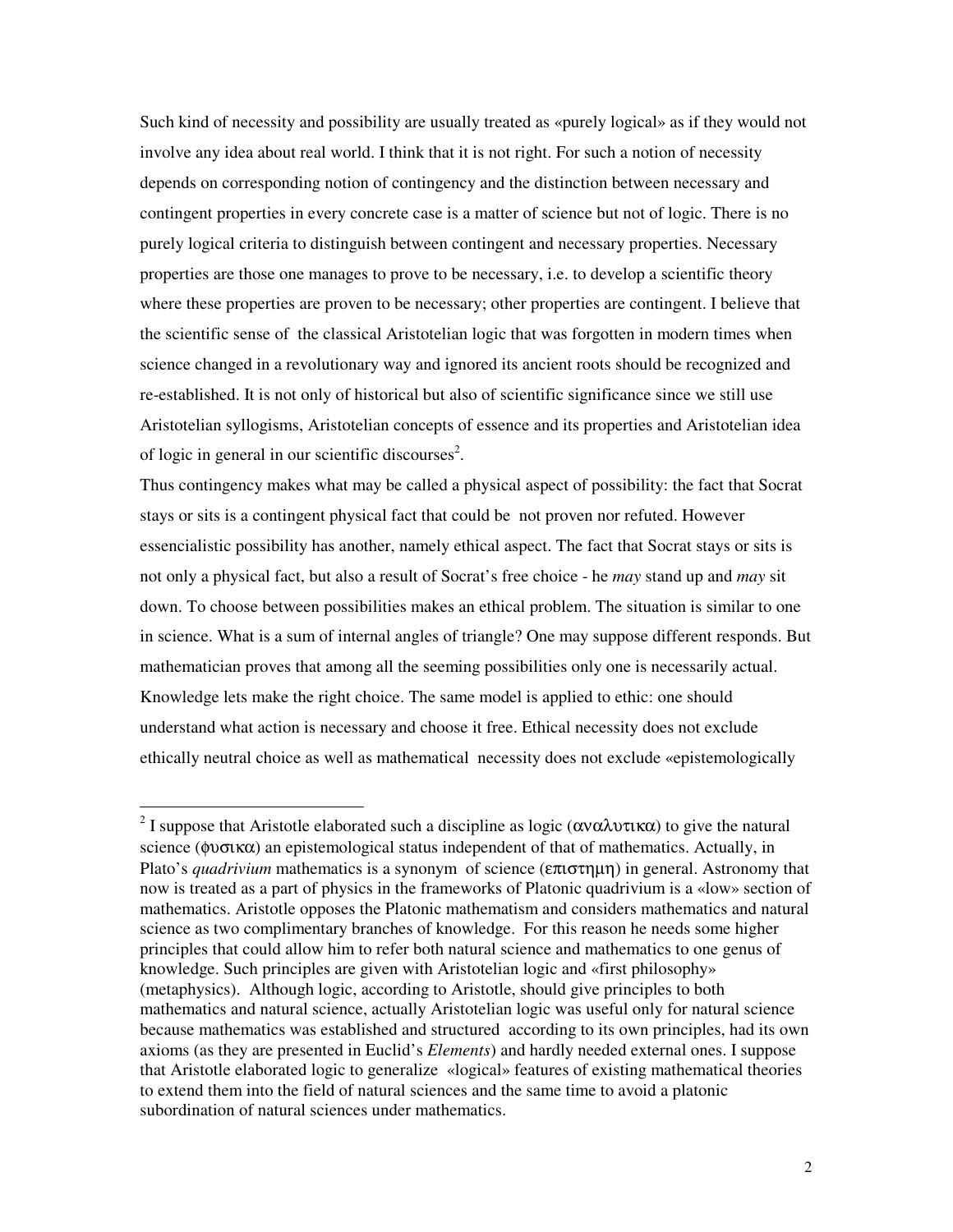neutral» choice, for example that between equilateral and isosceles triangle. Ethical necessity only restricts possible acts. However in some situations the ethical necessity leaves the only decision. In other cases it leaves no decision at all that marks a limit of accepted ethical theory and/or of ethic of reasonable choice in general.

## **2. Transcendental modality**

Let us consider two situations:

1) I throw dice on table and have the (4+3) result;

2) I do not throw dice but just put them on table to have the (4+3) combination.

In both cases (4+3) combination may be called contingent. But the two obviously differ. In the second case contingency is taken in the Aristotelian sense mentioned above: it is necessary that thrown dice show no less than  $(1+1)$  and no more than  $(6+6)$  but it is contingent that for the moment the dice show  $(4+3)$ . In the first case the  $(4+3)$  combination is also contingent, but in another sense of the word: contingency means here that (4+3) appeared non-intentionally and unpredictably as if the dice failed this way «themselves». On the other hand the independence from human will and unpredictability is not specific for this idea of contingency for it is a common feature of many natural phenomena which are certainly not contingent in *this* sense, for example an earthquake . For *such* a strange idea of contingency it is essential both that it is me who throw the dice and that it is not me nor other human being who determines or at least can predict the result. While essencialistic contingency is contingency of *state* (of permanent essence) this new contingency is a contingency of *case* (from Latin *casus* that literally means «fall»).

I believe that the idea of contingency of case should be considered in the Newtonian deterministic perspective that involves also new ideas of possibility, necessity, actuality and identity. That is not true that Newtonian deterministic physic excludes contingency. Moreover its role becomes more important than in Aristotelian essencialistic physic. In deterministic perspective there is no contingency in the whole world, but the world is contingent in the whole. Every momentary state of moving particle defines all its past and future states, but it is purely contingent fact that the particle's trajectory is such as it is. No particle of the world can change its way but another world with particles moving other ways is possible. It is another possible world, not just another possibility in the same world, were thrown dice gave (6+4) instead of (4+3) as it really happened. Throwing dice I prove the world - is it one were I gain or one were I lose. For Newton there is no science about contingent as well as for Aristotle but because of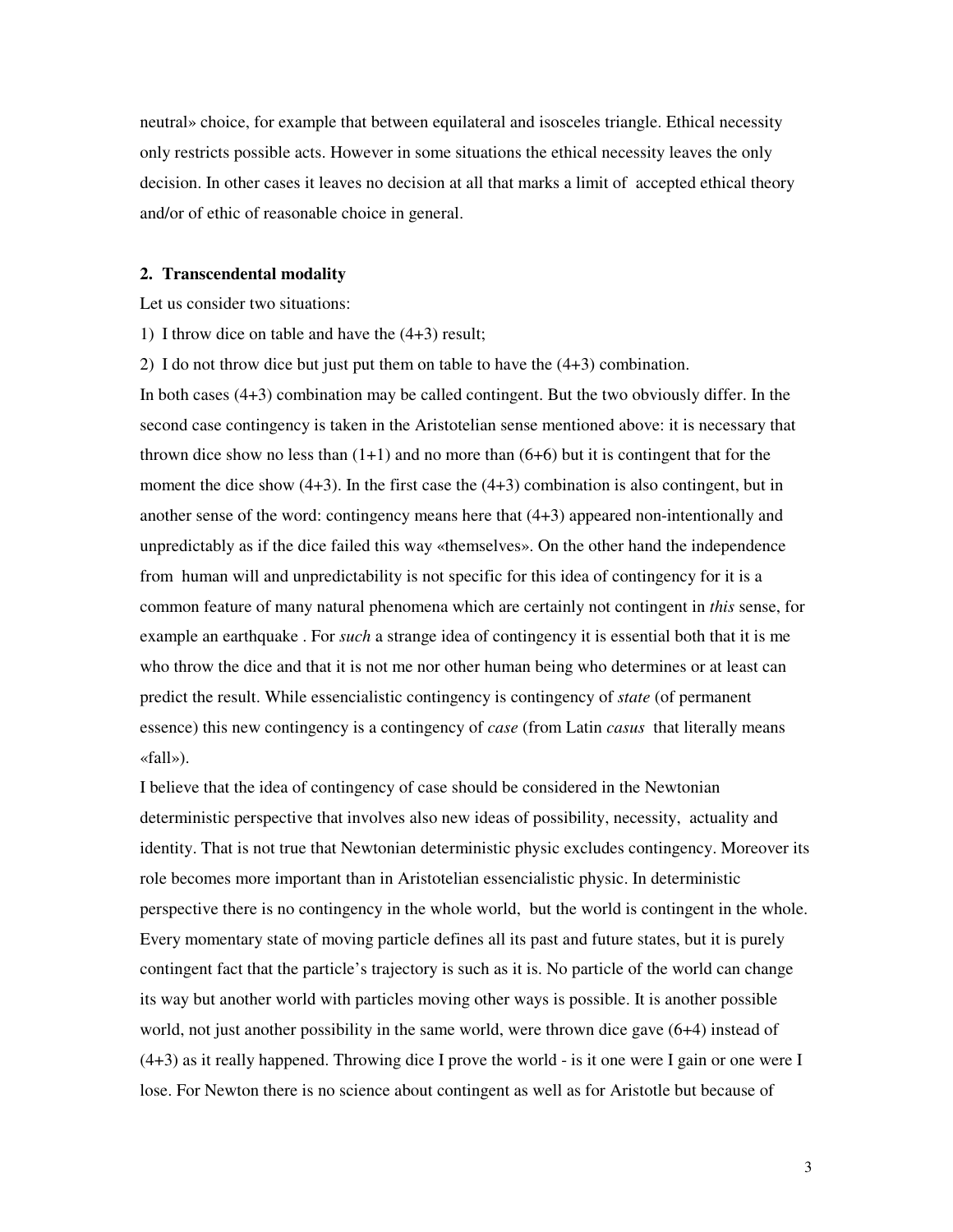other reason. Aristotelian contingency is a kind of changeable veil around permanent essences that hide them and that itself is not subject of science, but subject of (also variable) opinion. Newtonian contingency is an appearance of Providence that can not be understood with human reason, at least in natural sciences. Throwing away Aristotelian *causa finalis* Newton (together with other founders of modern science) throws away from science any consideration about why among all the possible worlds namely this one is actual. According to Newton it is Providence that did Solar system as perfect and stable as it is and following Newtonian logic we should rather thank God for it than speculate about it.<sup>3</sup>

Today we could add that determinism implies predictability only when a system changes it states continuously, i.e. when any raw of its mass-points converging with the metric of physical space to limiting mass-point A in the moment of time t remains to be converging with the same metric to the same mass-point during all the considered period of system's evolution. Only with this condition a precision of prediction of future system's state increases with a precision of determination of present system's state. Even a system of three mass-points in general case does not satisfy this condition. It means that it is again Providence that allowed Newton's followers to make amazingly precise predictions about moving celestial bodies on the basis of his mechanics.<sup>4</sup>

 $3$  Newton writes ([2, p. 543]): «The six primary planets are revolved about the sun in circles concentric with the sun, and with motions directed towards the same parts, and almost in the same plane. Ten moons are revolved about the earth, Jupiter, and Saturn, in circles concentred with them, with the same direction of motion, and nearly in the planes of the orbits of those planets; *but it is not to be conceived that mere mechanical causes could give birth to so many regular motions...*[italic mine - A.R.] This most beautiful system of the sun, planets and comets, could only proceed from the counsel and domination of an intelligent and powerful Being. ... As a blind man has no idea of colors, so have we no idea of the manner by which the all-wise God perceives and understands all things.» A bit later he however adds that «We know him only by his most wise and excellent contrivances of things *and final causes. ... to discourse of* [*God*] *from the appearances of things, does certainly belongs to Natural Philosophy* [italic mine]». Thus Newton's position is double: on the one hand he claims that no knowledge about God is possible, on the other hand he mentions the reasoning with *causa finalis* as way to discourse about God and even treats such a discourse as a part of Natural Philosophy. Actually in [2] Newton makes very few speculations about God (exclusively in the *Scholium* cited above) and the speculations are hardly to be conceived as an important part of his famous work (although they are very interesting for history and philosophy of science). What Newton did not make himself made the tradition after him: Newtonian mechanics made the whole era in science while Newton's theological writings had no influence on theology neither on science.

<sup>4</sup> So-called «Laplacian determinism» mentioned sometimes as a doctrine that «knowing the present state of the world with the absolute precision we could know all its future and past states with the absolute precision» is an inaccurate interpretation of what Laplace wrote himself: «Une intelligence qui pour un instant donne, connaitrait toutes les forces dont la nature est animee et la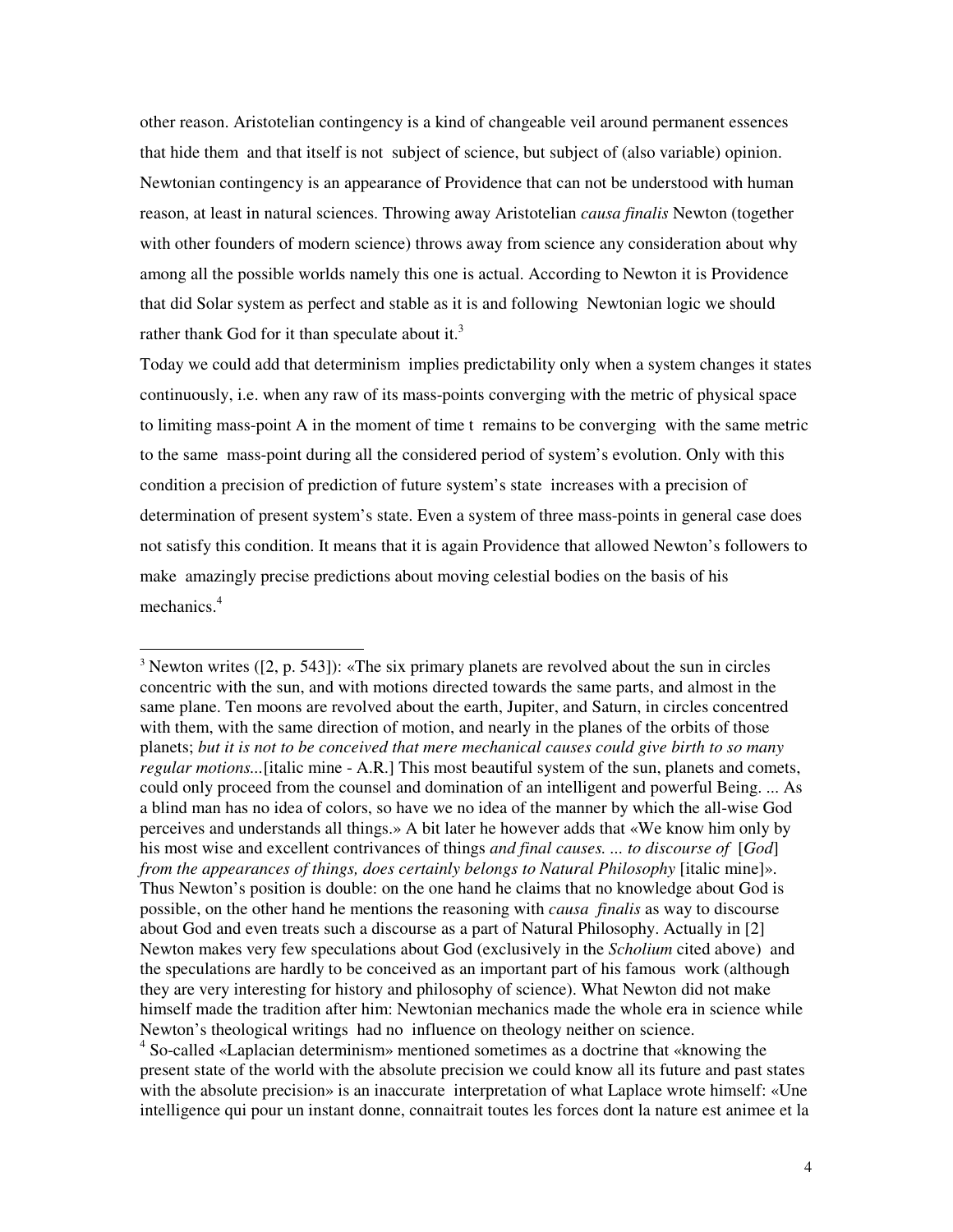Thus we pointed on new non-Aristotelian concepts of contingency (throw of dice), necessity (determinism) and possibility (possible worlds). But the considered perspective includes also a new concept of actuality that presuppose not only God's will but also human action. It is presented in the modern idea of experiment. The matter of modern science is not to observe and then to describe but to construct reality in experiment to prove a theory or to choose between competing theories. An experiment proves a theory when there is constructed an actual device working accordingly with the theory.<sup>5</sup> It means that the theory is adequate to Nature. Thus a scientific experiment is similar to throw of dice: it is me who prepare dice (experimental device) and throw them (make a test) but it is not me nor other human being who determines (or can predict) a result. (We leave aside here such an important feature of successful experiment as repeatability which obviously differs the two cases. Notice however that repeatability is a feature of knowledge in general, but not a specific feature of modern science. Any mathematical proof should be repeatable as well as a scientific experiment.) Actuality here means human action in real world as a trial with no guaranteed result. It is not dice nor some their state but a throw of dice that is actual in *this* sense of the word.

The notion of possible world makes what Kripke (op.cit.) calls «cross-world identity problem». The problem is as follows: if possible (6+4) and actual (3+4) dice combination belong to different worlds, how can we relate both to the same dice? Actually we can not. Dice in possible worlds are not identical with ones in actual world but rather are their «doubles». Noticing that every possibility should presuppose identity to which it relates and finding no such identity in the case of possible worlds Kripke deprives the concept of possible worlds of any ontological status and treats it as a purely technical term or metaphor. It makes him to treat

-

situation des etres qui la composent, si d'ailleurs elle etait assez vast pour soumettre ces donnees a l'analyse, embrasserait dans la meme formule les mouvements des plus grand corps de l'univers et ceux du plus leger atome: rien ne serait incertain pour elle, et l'avenir comme le passe, serait present a ses yeux. L'esprit humain offre, dans la perfection qu'il a su donner a l'Astronomie, une faible esquisse de cette intellegence. ... Tous ces efforts dans la recherche de la verite tendent a le raprocher sans cesse de l'intelligence que nous venons de concevoir mais dont il restera toujours infiniment eloigne.» ([3], p.4). Thus according to Laplace, besides of the absolute precision and completeness of measurements there are two other conditions necessary for the absolute precise predictions: (1) knowledge of «all the forces which animate the Nature», i.e. knowledge of all the physical laws, and (2) enough analytical power. It seems that Laplace has no illusions that the two conditions may be wholly fulfilled. Notice that namely Laplace is a pioneer of modern statistical methods. Probabilism and determinism are obviously the two sides of the same coin.

<sup>5</sup> In our days when to develop physical theory scientists need more and more expensive experimental devices which appears to be practically impossible, they partly return to observations considering the Universe as «the only accessible collider of suitable power».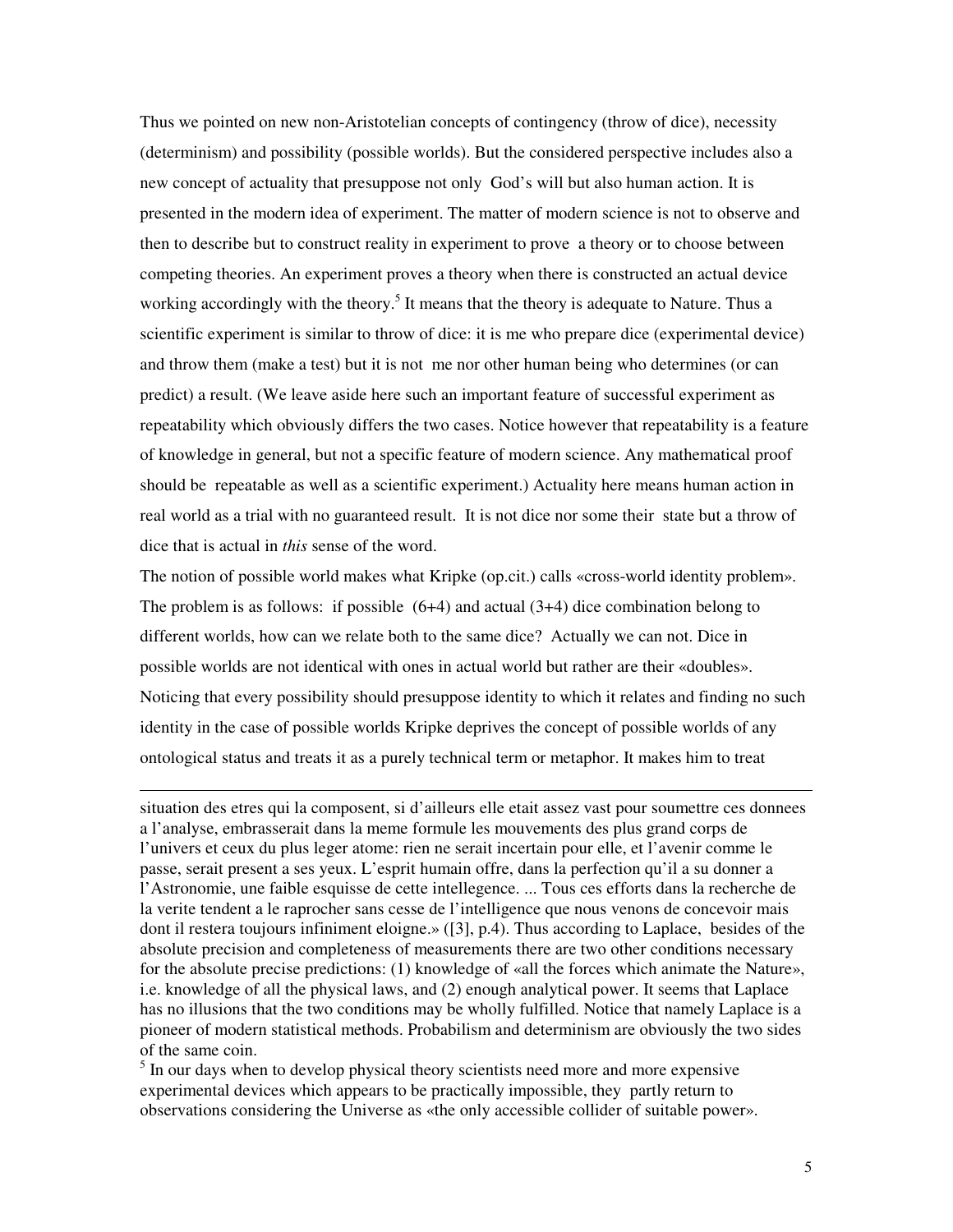possibility exclusively in the frameworks of essencialistic perspective outlined above (with some important nuances that I discussed elsewhere<sup>6</sup>). I accept Kripke's claim that possibility demands identity but I do not accept his claim that there is no such an identity in the case of possible worlds. For possible worlds presuppose out-of -world identity of «transcendental subject» or «external observer» of Newtonian mechanics. It is not me who makes dice to fall one way or another, but it is one and the same Me who throws dice (no matter different or not) in all possible worlds. Only in frameworks of such transcendental perspective the notion of possible worlds is valid.

Transcendental modality implies an ethical problem that also differs from one implied by essencialistic modality. The new problem is *not* that of ethical choice between given possibilities because possible worlds are not given the same way as possible variants are. Every time the only actual world is given which leaves no space for choice. When throw of dice gives a certain result it is impossible to choose another one. However every time the actual world is given through human action. What actions are worth to do and what are not, which values and goals should determine human actions makes a specific ethical problem. That is true that determinism leaves no space to *choose* however it opens space to *determine* values, to postulate goals and to prove new activities. General principle of such an ethic is to act accordingly to one's own nature. The situation in ethic again is similar to one in science where we should correctly guess laws of nature to construct an efficient experimental device. The aim of ethic is to guess laws of *human* nature, to postulate them as ethical principles and to act accordingly to them.

The idea of transcendental subject as a cross-world identity appears to be controversial in many aspects. If I am one and the same in all possible worlds I can imagine a possible world where I was born in other place, in other time and from other parents than I actually was. There are also possible worlds where I am not human being, but, say, cat, dog or stone. However it seems to be absurd. I can hardly remain myself being transformed into a dog. I do not know how far my biography could differ from actual one keeping me identical to myself. One way to answer the question is to return to essencialistic distinction between necessary and contingent properties: my contingent properties may vary but necessary ones may not. However it would mean that I treat myself as an essence, a thing in the world among others but not as an out-of-world transcendental subject. Transcendentalistic answer in the spirit of Fichte is that transcendental I has nothing to do with someone's biography, including my own, with any empirical fact including the fact that I am human being. As far as transcendental subject is out-of-world identity

 $6 \text{ See } [4]$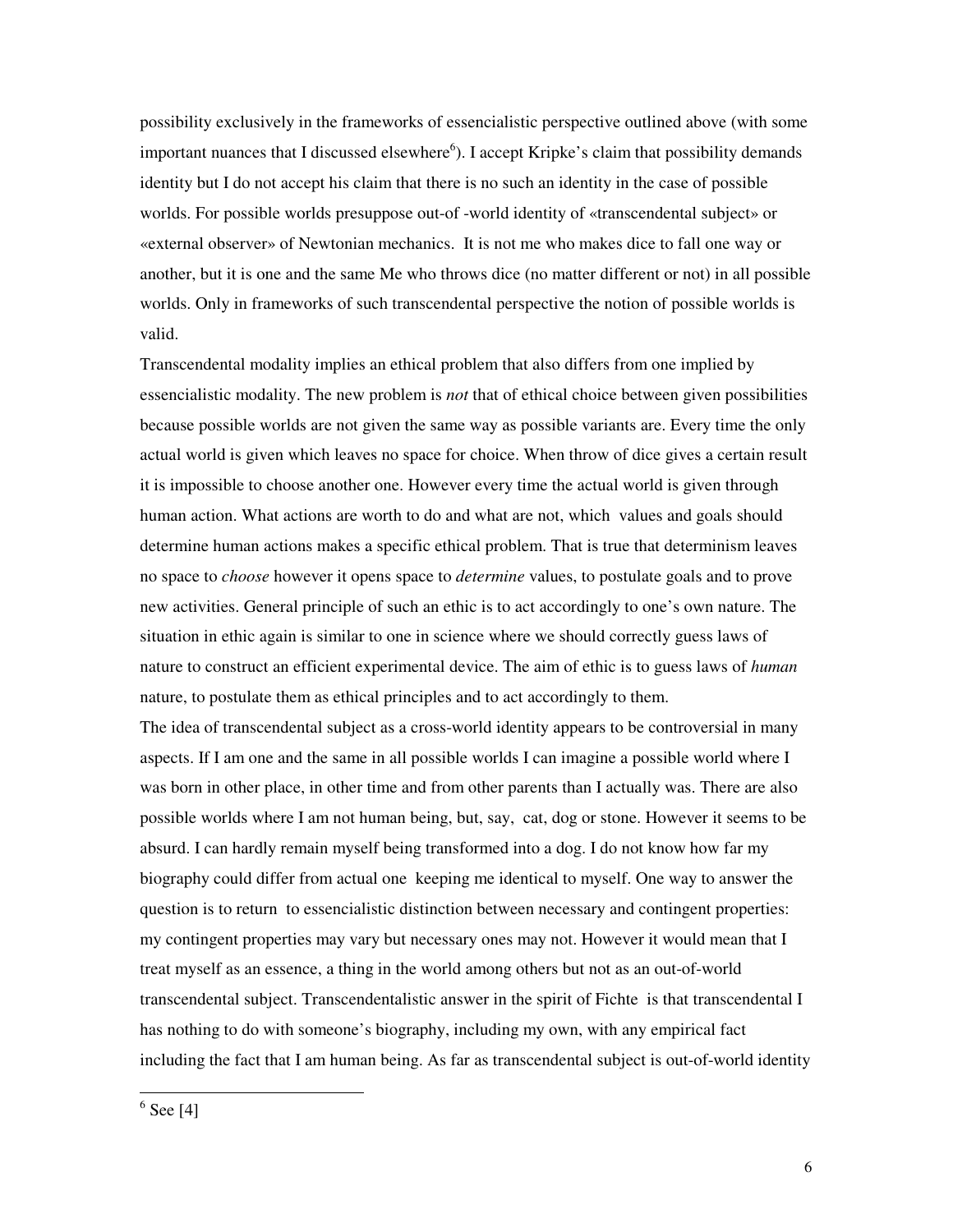it has nothing to do with empirical facts about the world. However it makes a problem similar to one about necessary and contingent properties of essence: how to distinguish between what is empirical and what is transcendental, what is empirical fact of the actual world and what is transcendental rule valid for any possible world? Besides we can not always ignore the fact that we live and act *in* the world and only for specific reasons we can abstract ourselves from the world and operate with the world from outside. Particularly we can not ignore it when changing the world we change ourselves as a part of the world. Today with increasing influence of high technologies on everyday life and with ecological problems it became much more obvious than it was in Kant's time.

That is why the Heideggerian question is raised: what does it mean to be in the world? Essentialism gives no proper answer for the question because it presents only the situation of choice between given possibilities, but not of invention of new activities as transcendentalism does. It seems to be important to keep a constructivist perspective opened with the transcendentalism but the same time to consider it in an immanent way.

## 3. Eventive modality

j

What is common for the two situation described in the beginning of the previous section is that both are *events*. The two events differ with the type of relationships between its participants, namely a human being and dice. Such a difference specifies the two concepts of modality mentioned above. We could however elaborate more general concept of modality, which would include essentialistic and transcendental modalities as its specific cases taking as an identity that of event.

To treat an arbitrary choice of dice's facets and a throw of dice as events means to take under consideration not only dice and a human being putting or throwing the dice on the table but also all the discourse about it which is made by human being. When we speak about actual and possible positions of the same dice we apply the notions of actuality and possibility not to our words nor to our thoughts, nor to our mental images about it. Nor we do it speaking about possible worlds as if we would throw dice in the world but speak, think and imagine about it out of the world.<sup>7</sup>

 $<sup>7</sup>$  I believe that the very notion of world depends on the transcendental perspective that allows</sup> one to complete it from outside. Immanent perspective hardly allows such an abstraction as «all things taken as a whole». It allows one to speak rather about environment distinguishing between its close and remote elements. For more details see [4].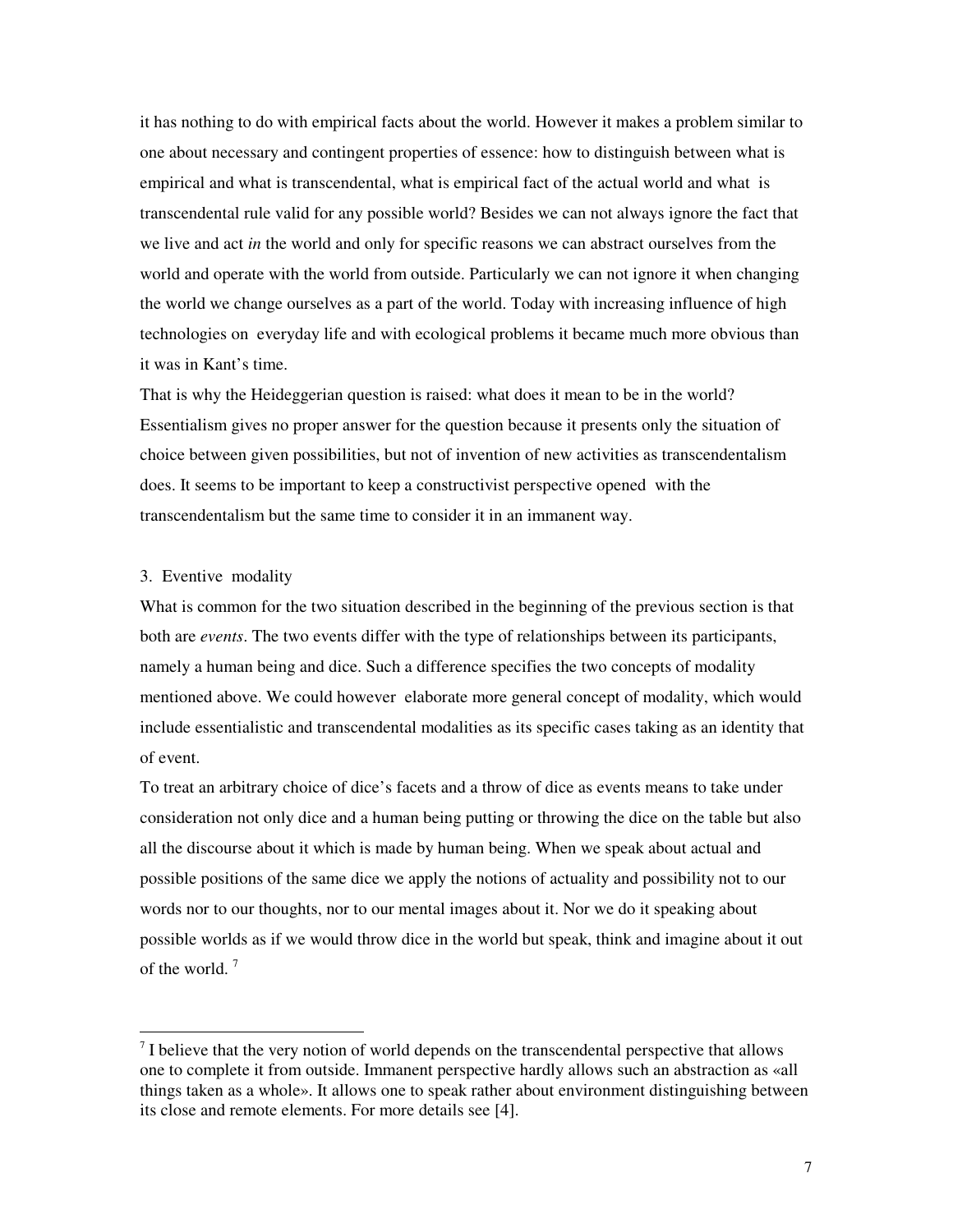The notion of event as an unity of things and discourse about them is originally historical. History tells stories about events retelling other stories about the same events. It was namely what «Father of History» Herodotus did: traveled, spoke with people, collected their stories and retold them in a systematic way in his book. Thus history that speaks about events and chronicle that presents facts (true or false way) should be sharply distinguished. While chronicle refers to things directly history do it in an indirect way referring to other discourses about the same things. It does not mean however that a historian only complicates his or her task. For a direct reference to things is an obvious abstraction that ignores all the tools which are necessary for the reference. No chronicler is Plato's *nomotaet* who invents names for things. Chroniclers use existing languages for otherwise their chronicles were not understandable. Facts have common *logical form* that is a general structure of any possible discourse about the facts, i.e. the space of all possible facts. It is the logical form that lets to abstract a procedure and tools of reference from a referent: as far as one and the same logical form of facts is shared by all the members of communicative community it is possible to present facts ignoring the question about the form itself. It means that when they present facts (particularly in chronicle) any discursive novelty is restricted with a presupposed logical form. It happens however that new things and new situations demand new words to speak about, new tools to refer to and to deal with. It is what we call events. Any social event changes political, economical or cultural discourses that means that it *occurs* not only in physical, but also in political, economical and cultural space.<sup>8</sup> A historian invents no new artificial language nor new artificial logic. Nevertheless historian faces other languages and other logical forms working with written and oral evidences. Historian's task is double: (1) to translate evidences into language and logical form shared by the historian's community, distinguishing (with the language and the logical form) what is true and what is false (what is *probably* true and probably false) about mentioned historical facts; (2) to introduce into the language and logical form shared by the historian's community new linguistic and conceptual elements to accommodate a historical discourse to described events of the past. The first task demands a critic of facts: historian uses his or her reasoning to believe or ignore evidences, to distinguish where a chronicler speaks truth and where a chronicler mistakes or lies. The second task presupposes a critic of language and logical principles - both contemporary and past. The problems is that the two tasks may not be solved simultaneously because to distinguish between true and false evidences one has to have a logical form fixed.

<sup>&</sup>lt;sup>8</sup> The novelty of event relates to communicative community. It is not necessarily new for the humankind in general nor it is necessarily new in some objective sense. Particularly it may be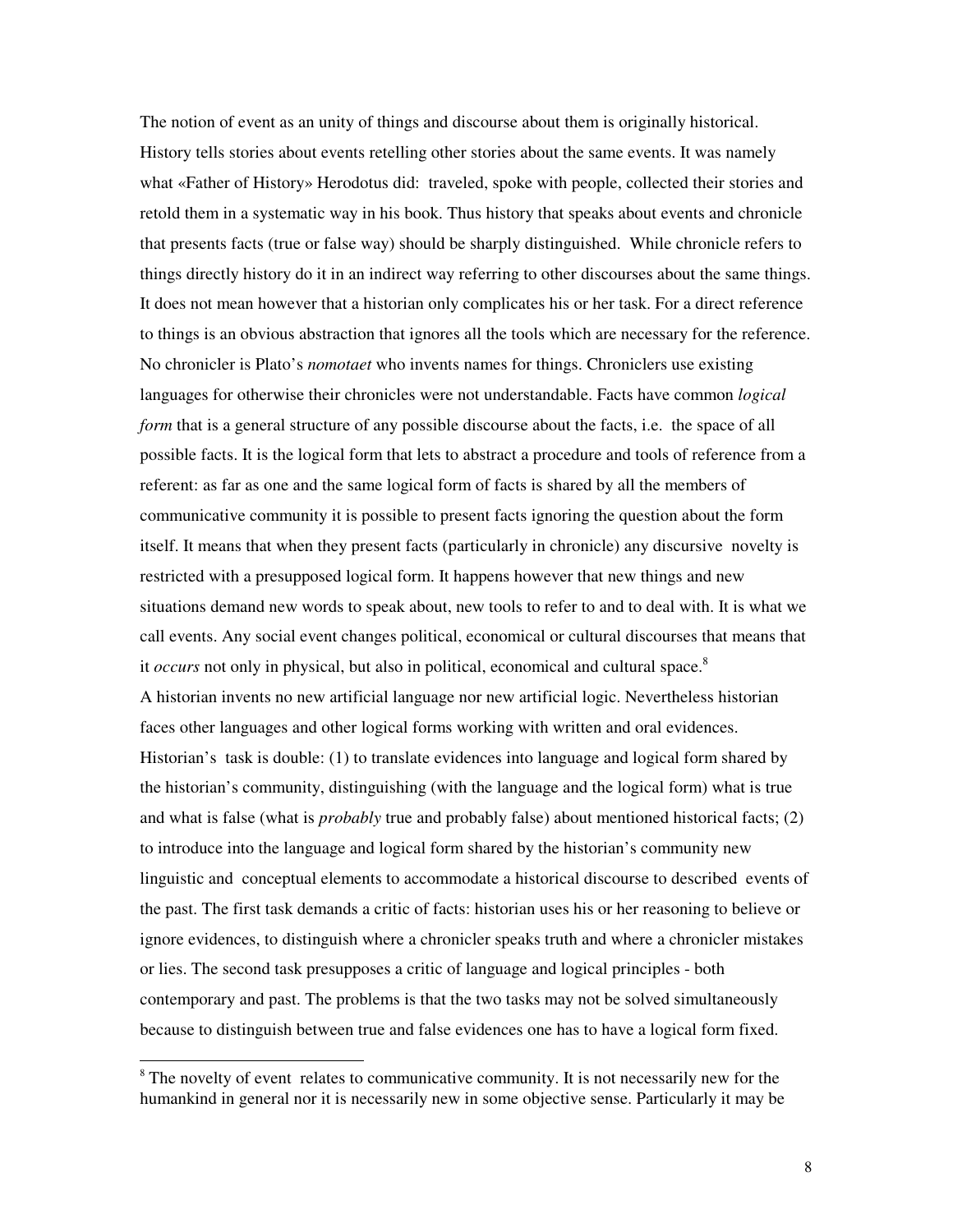Hence the two tasks should be solved in a reversed order: historian should firstly elaborate a suitable language and suitable logical principles and then to verify facts in the frameworks of this language and these principle. (Notice however that a modification of language and logical principles has nothing to do with such a voluntary act as author's convention about terms and demands real consensus and understanding of some local communicative group.) Thus the history is not *only* a presentation of facts, i.e. more or less correct description of realities that sometime and somewhere took place, but it is also a discourse about events which is a part of the events. Stories about events of the past involve us into them.

The notion of event is used also in science, namely in such physical theories as relativity and quantum mechanics. In both cases an introduction of the term «event» seems to be a result of refusal from the Newtonian transendentalist idea of «external observer» and attempt to consider «internal observer» and «internal observation» as a physical interaction between an observer and observed realities. Relativity gives no image of reality as it seen from the absolute point of view but gives rules of transition from one point of view to another which depend on the fact that speed of any interaction between observers and observed realities may not exceed the speed of light. Within classical mechanic it is a primitive *fact* that a certain particle has a certain position in a certain moment of time. Within relativity it is an *event* that a certain particle has a certain position in the space-time. For event of relativity unlike fact of classical mechanic presupposes *physical* interactions between the particle and observers that are determined with physical laws. In classical mechanic observed position and speed of particle is also relative to position and speed of observer, however there are general transcendental (non-empirical) conditions of observation that makes Newtonian «absolute space». In relativity the fact that the speed of light is limited plays role of such a general condition of observation, however this condition is not transcendental, but empirical itself. Thus the term «event» is used in relativity in a sense mentioned above as a unity of an observed particle and such a «tool» of its observation (that is an indispensable element of discourse about the particle) as light rays.

In quantum mechanics they speak about events in the similar sense of the word. Unlike an interaction of bodies in Newtonian mechanics an interaction of elementary particles can not be observed from outside. A photon can not be seen from outside because «to see an object from outside» means to feel an interaction of photons reflected from the object with the own retina. What quantum mechanic is speaking about are not objects that affect our senses but series of interactions of particles which end with such kind of interaction as affects.

new thing discovered about the past and/or about other community.

-

9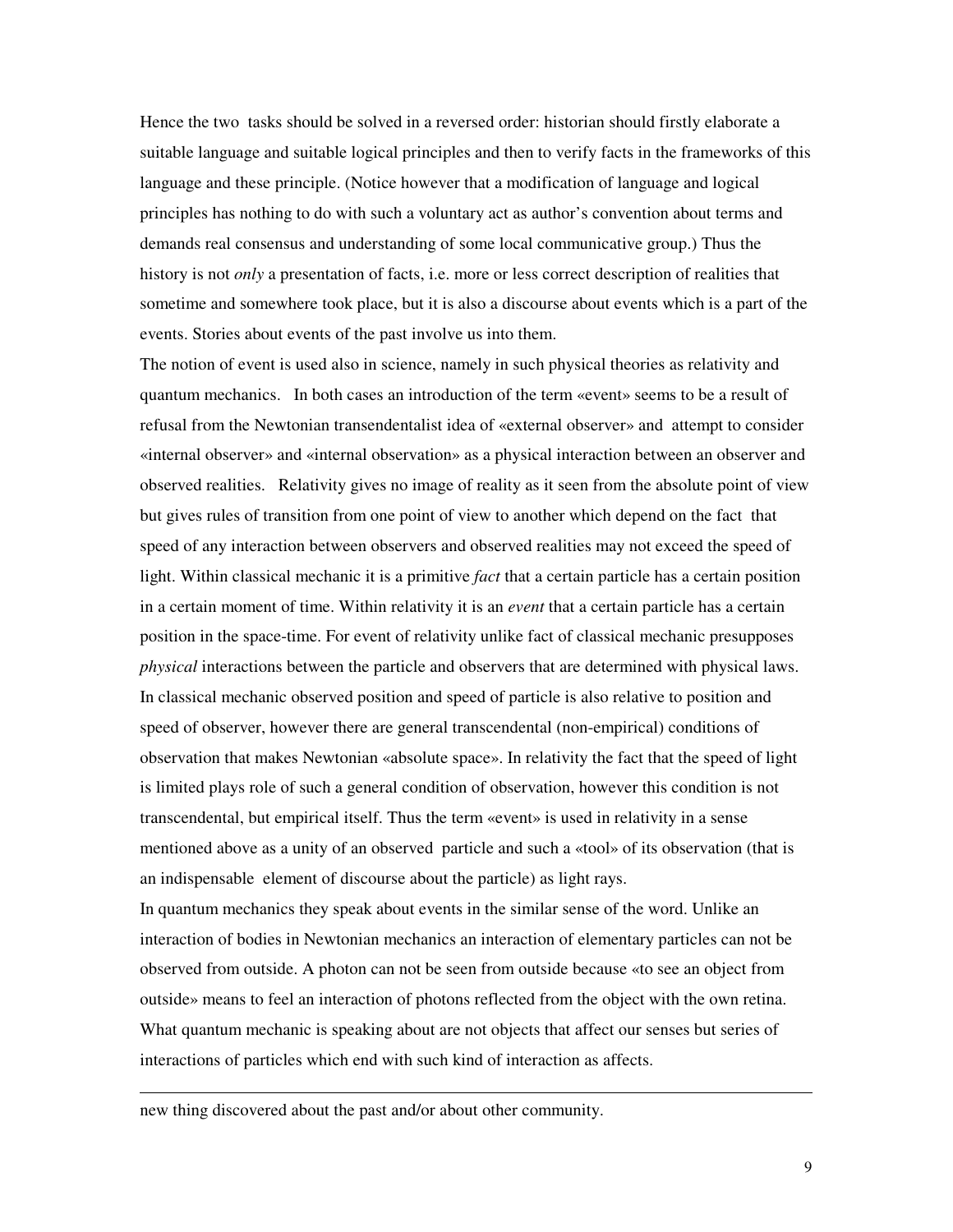Actually affects are not final interactions of the series because the quantum mechanics as a phenomenon of human culture involves also complex symbolic interactions within scientific community. This type of interaction however is left aside science. «Internal observer» of relativity and quantum mechanics is an idealized character who never is identified with any empirical scientist presenting papers at conferences, writing books and asking for grants. Laws of relativity and of quantum mechanics are supposed to be independent from any discourse about them. For that matter science unlike history keeps its absolutism. That is why the notion of event is comprehended in much more special way in relativity and quantum mechanics than in history. However it is possible that the trend of transition from facts to events in the future development of science will lead to more broad scientific notion of event which will include into common scientific consideration not only instruments of measurements and observations, but also these of symbolic representations and communications.<sup>9</sup>

What are modalities in a discourse about events? As far as an event changes a logical form and creates a new type of discourse there is no «space of all possible events». Actually, when I throw dice I know that there is exactly 21 possible results (if not to distinguish between one die and another). However when one die once brakes after the throw into two parts, as a Greek legend tells, the situation goes beyond presupposed possibilities. It is certainly «wrong» throw that does not accord with rules of the game. However it is also event or even *rather* event. There is nothing physically impossible that a die brakes but it *is* impossible within rules of the game. It would be senseless however to try to establish in advance the rules covering all the possible events because something may always appear to be new for any local understanding. It seems to be more effective to have some flexible tools which could be adapted and even radically reformed to conform a new situation.

Human languages are tools of this kind. That is true that events produce new languages, however no language is new in the absolute sense of the word. Even totally artificial languages may be introduced only with previously existing metalanguages. Besides when the difference between anew designed language and a metalanguage is kept, the language reform has a commulative character because it is an addition of new language to old metalanguage which is kept

<sup>9</sup> The notion of event is also used in *psychoanalysis.* Unlike classical medicine psychoanalysis does *not* firstly determine a diagnosis and *then* treat a disease, but makes a procedure of «recollection» that allows to determine an origin of neurosis (that is some traumatic *event* of patient's childhood) and to treat it simultaneously. Of course a traumatic event has nothing to do with an objective fact, because with the course of psychoanalysis a patient's psychic changes that makes impossible any independent verification. Thus traumatic event is inseparable from patient's and analyst's discourse about it and from all the psychoanalytical procedure.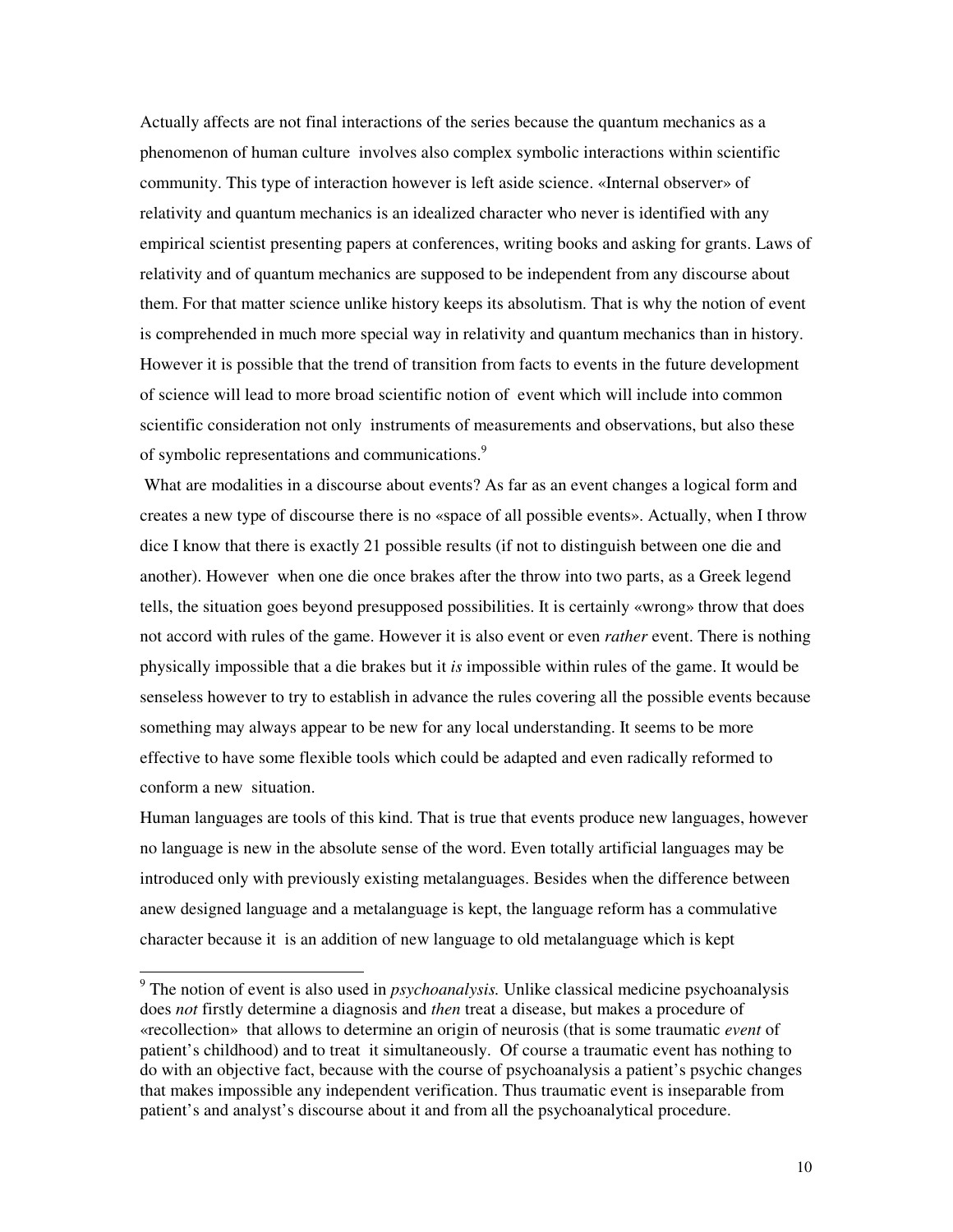untouched. Thus a creation of artificial language may hardly be considered as a radical language reform. «Natural»<sup>10</sup> language alterations which occur with historical development of language communities seem to be much more radical for they do not keep untouched any language core or at least no such a core is previously determined.

Language forms around an event a structure similar to that of «space of possible states» formed around an essence and that of «bundle of possible worlds» formed around a transcendental subject. This structure may be called «virtual milieu». A virtual milieu may include not only «natural» phonetic language but any multimedia tool useful for making (stories about) events. As well as a space of possible states allows to specify an actual essence distinguishing between its necessary and contingent states, and bundle of possible worlds of transcendental subject allows to specify an actual world distinguishing between its necessary and contingent aspects, a virtual milieu allows to specify an actual event, distinguishing between its necessary and contingent parts.

Let's take a Davidsonian example of the murder of Caesar [5]. Such keywords as *Caesar*, *Brutus*, *murder*, *knife*, *Rome*, *Empire*, *betrayal*, such expressions as *Emperor of Rome*, *murderer of Caesar*, such phrases as *You too, baby* (και συ τεκνον)*; Brutus stabbed Caesar* and such grammatical forms as *Subject A does the action B with an object C by the instrument D* makes a language of this event. Besides the event has a name - *The Murder of Caesar*. Of course many or even all the elements of this language also belong to other languages. However I do not think that it makes a sense to consider a national language (as English, Russian or Latin) as a general framework of all possible stories. Names *Caesar* and *Brutus* are no more English than the logical form of the phrase *Brutus stabbed Caesar with knife* mentioned above. However they are not universal either. In Russian for example they use for *Caesar* and *Brutus* derivative names Цезарь (*Tzezar*) and Брут (*Brut*) as well as in English they say *Rome* instead of Latin *Roma*. Notion of national languages makes a sense because of actual events that occur within specific communities which we call nations. The specific features of such communities may not be discussed here. Notice however that the international community of those studying Roman history and speaking about the murder of Caesar is no less real. Thus we may consider the specific language of (stories about) the murder of Caesar with its national variants.

 $10$  I use the term «natural» here the same way it is used when they speak about «natural languages». The use of the term «natural» in both cases is hardly fortunate. For languages unlike stones or trees do not develop without human participation. However this participation generally speaking is not a construction of artificial languages on the basis of existing metalanguage. Since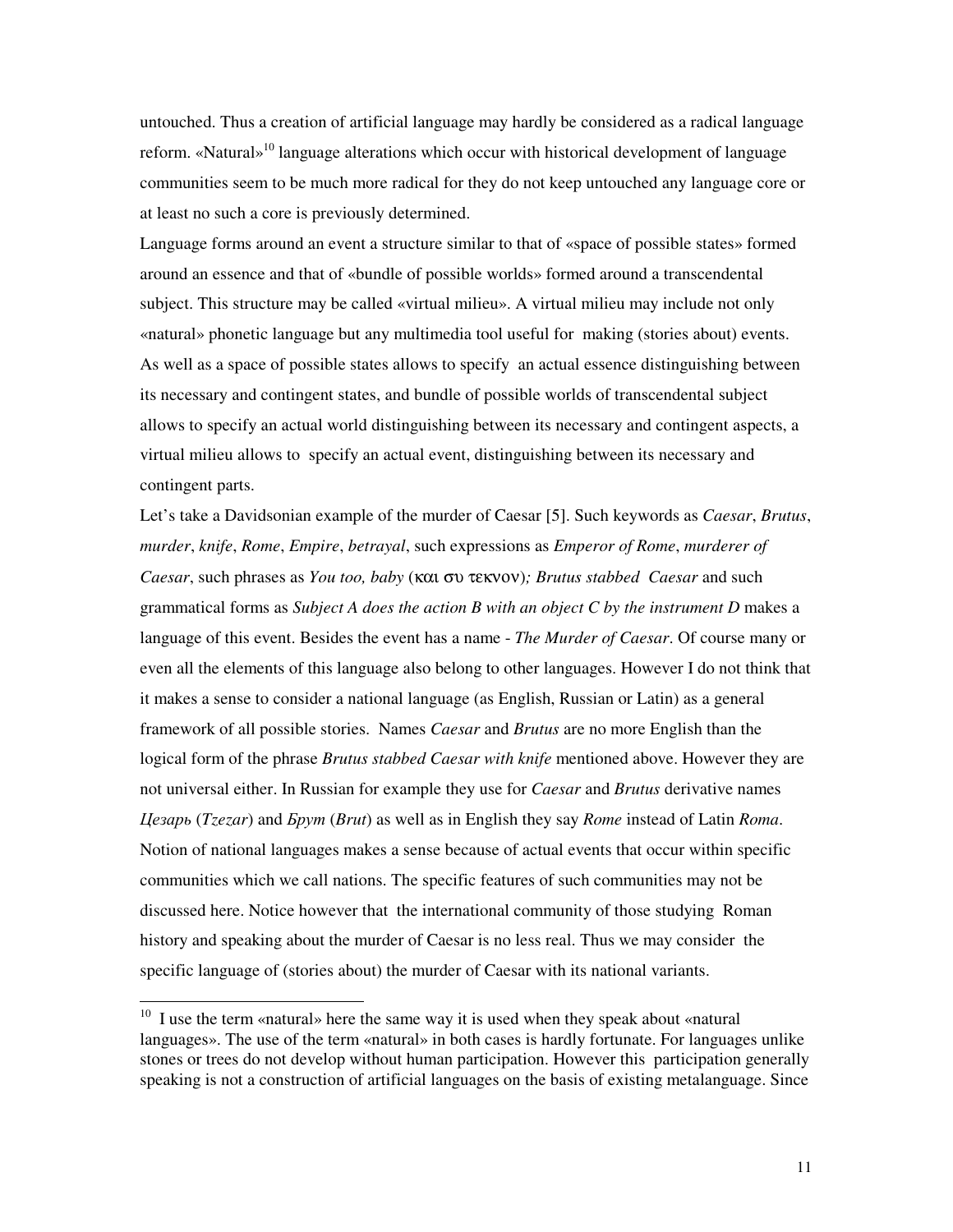Possible worlds and states exist with words, images, thoughts and imaginations but not with objects of words, thoughts and imaginations. Actual worlds and states exist both with words, images, thoughts, imaginations and their objects and demand a proper correspondence between things of the two sorts. The notion of event is used in the situation when there is no such a clear distinction between the two sorts of things. That is why the difference between actual and (only) possible may not be directly applied to events. However a suitable generalization of principle of distinction between objects and their representation could be used in a general case of event. What makes a simulative fly prepared with a multimedia equipment to train pilots virtual? It is not sensible experience of a pilot because it principally may be identical with that of real fly. It is not the objective difference between the imitation of fly on multimedia equipment and the real fly on a aircraft either because the difference appears to be specific for the concrete pair of situation: it is not clear how a modal difference between virtual and actual could be based on peculiar features of such engines as multimedia equipment on the one hand and aircraft on the other, or behavior of pilot in the two cases. It is certainly not a Platonic difference between copy and original: an aircraft was imagined and described before it was really made, hence virtual flies were made long before actual ones; in the case of the real sinking of «Titanic» and its representation in film the relationship between actual and virtual is reversed. Thus virtual reality may anticipate actual reality as well as imitate it.

I believe that the difference between virtual imitation of fly and an actual fly is first of all ethical: in the situation of actual fly a pilot is responsible for passengers' lives and for successful fly in general while in the situation of virtual fly he or she is not. «Virtual reality» presupposes a kind of *reversibility* when a new attempt is always possible. An ideal training is a virtual analog of corresponding actual situation which reproduces it in details but without its possible consequences and responsibility for the consequences. What differs actual events from virtual ones is their irreversibility: no one may enter into the same river twice, no actual event may be repeated another way. Even if a pilot survives after a catastrophe he or she cannot repeat the same fly again to complete it better. No other attempt is possible. We see that virtual and actual are not «different realities» but different ways to look at the same things. One and the same throw of dice may be an irreversible actual event when it seriously changes someone's life or just one of virtual events of a series when it has no essential consequences and thus may by ignored and repeated again. Besides virtuality is not a specific feature of speech for in many situations

the difference between natural and artificial languages seems to be clear, I nevertheless use the terminology.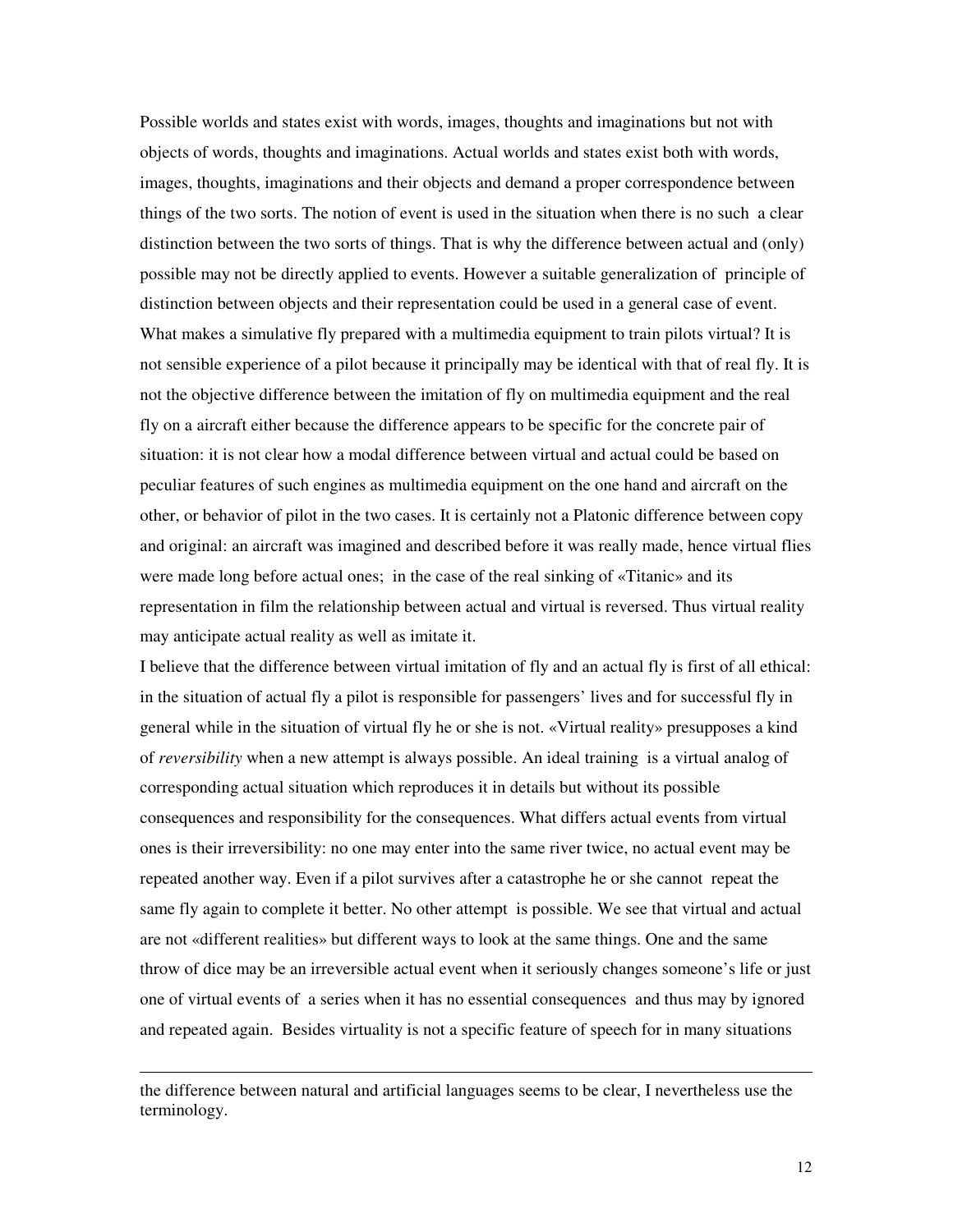speech acts are irreversible and imply a responsibility. Oaths, promises, testimonies and (final) legal determination are examples. Fictions and fantasies are examples of purely virtual speech. Majority of human speeches however have both virtual and actual aspects simultaneously and are «partly reversible»: what was said before may not be ignored but may be revised. Such a «partial reversibility» or «revisibility» may concern every event making ideas of *time, memory, process*  and *development .* This idea is used in the concept of general history as a process which always has a number of possibilities to develop. A wholly determined processes without any possible alternatives as a movement of body within Newtonian mechanics is a limit case where time and development in a proper sense are excluded [6]. Such processes are very close to actual events that occur once and forever and may not be revised. The only difference is that a determined process presupposes a transcendental subject, i.e. a subject which is not involved into the process. A determined process which involves its subject is one actual event. Actual events as well as determined processes suppose some kind of necessity that is an *inevitability* (Greek  $\alpha\delta\rho\alpha\sigma\tau\epsilon\alpha$ ): what happens, happens once and forever. On the other hand we can make virtual stories about past actual events speculating about imaginary situations when the events occurred different ways than they actually occurred. For example we can consider a possible situation when a plot against Caesar would be uncovered, Brutus would be executed and Caesar would reign 20 years more. Similarly they speculate about future possible events, making different virtual scenarios. Within speculations about events they discover that actual events depend on a number of contingent (lucky and unlucky) circumstances which determine the way event actually occur. Thus every actual event besides its necessary aspect has also a contingent aspect. Oedipus' story demonstrates how difficult is to distinguish between the two. Notice only that contingency and necessity every time appears on the boundary between actual and possible: it is the case within presupposed identity of event as well as within that of essence or transcendental subject. Actuality is contingent when it could be different and it is necessary when it could not. The matter of our interest here is a question about what namely could or could not be different with a given actuality. It is a different *state* for essence, a different *case* for transcendental I and a different *way* of occurring for event. The three are hardly equal. For differences between ways or *modi* of occurrence seems to coincide with a general notion of *difference by modality* while modal differences between states and cases seems to be specific. (Cf. what was said in the beginning of this section about an event as a generalization of voluntary choice and random case.)

13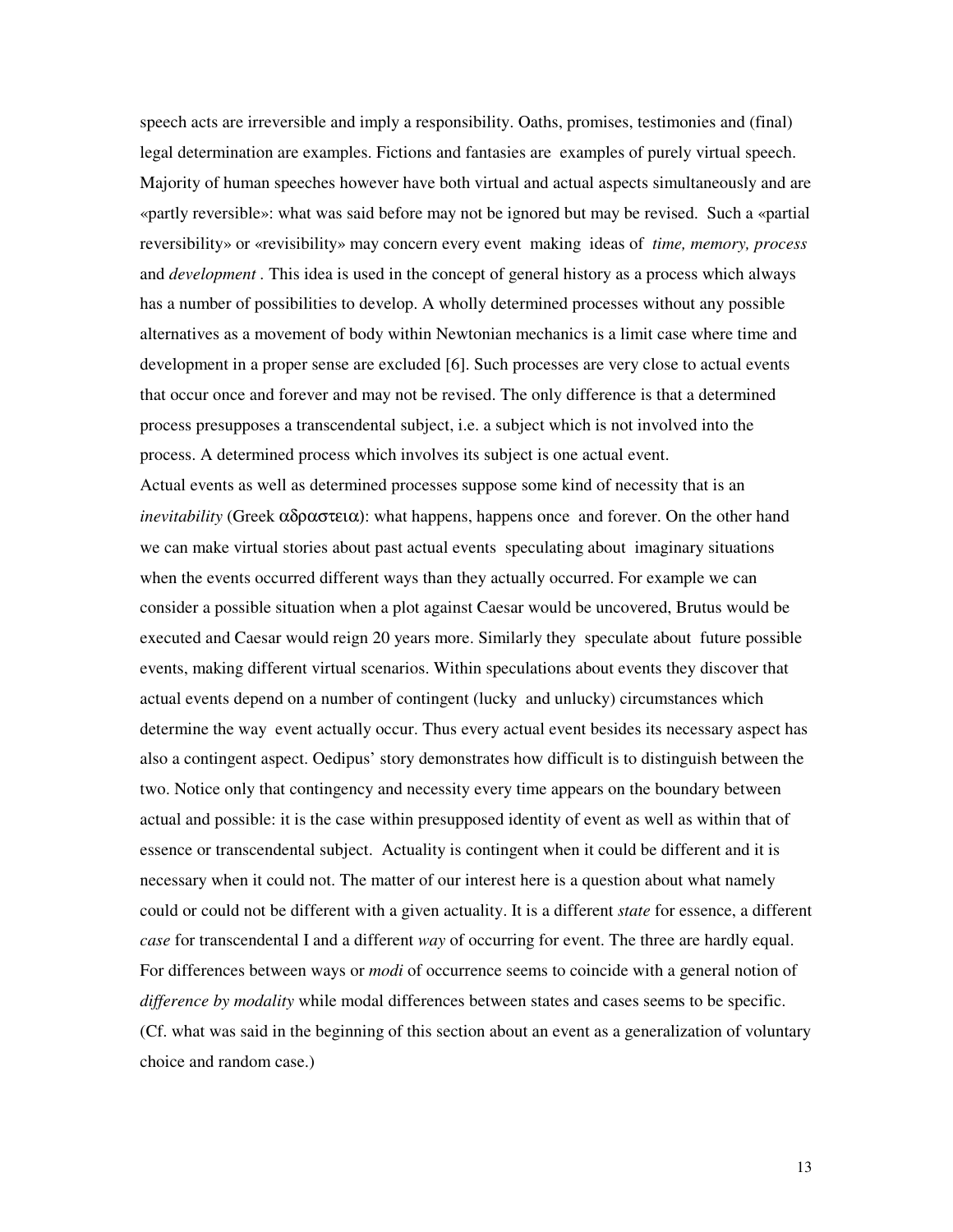It worth to add that in the case of event the modal difference is rather quantitative than qualitative because there is a whole spectrum of intermediate grades between purely actual and purely virtual events. It is not the case that actual is what does exist and virtual what does not (but could be). «Partial reversibility» mentioned above seems to be real while never reversible actuality as well as always reversible virtuality are ultimate abstractions. However «the grade of irreversibility» that is «the grade of actuality» is different in different cases. It differs in the case of fly's simulation with computer «virtual reality» and in the case of real fly. In the case of gamble it depends on parlay.

Eventive modality again raises an ethical problem of how to make actual what is necessary. However this problem differs from similar problems raised with essentialistic and transcendental modalities because of different concept of actuality and necessity. Essentialistic actuality is arbitrary *chosen* among accessible possibilities; the corresponding ethical problem is to make the choice reasonably. Transcendental actuality is *tested* and *proved*; the corresponding ethical problem is to make the test and the probation natural. Eventive actuality is what one is *involved in* (with or against one's will, one's desire and one's propensity); the corresponding ethical problem is to make the involvement correctly. Unlike the two former specific cases nothing is «given» in the general case of actual event - not a priori alternatives of choice, nor a posteriori results of probation. One is responsible for choice but not for «given» alternatives between which one chooses. Similarly one is responsible for a test but not for its results which are objective. One may avoid to throw dice, but may not avoid a result of throw which is already done. It is a wrong idea however that what is unavoidable is out of ethic. Out of ethic is what is «given», but unavoidable is not generally speaking «given». My death for example is unavoidable however it is not given me as a possibility to choose (excluding suicide) nor as a completed fact. Obviously the death makes an ethical problem in spite of and even in virtue of its inevitability $1^1$ . However «the ethic of inevitable» that may be also called «fatalistic» concerns not only such ultimate things as personal deaths. Actually it is common. «Reasonable», «naturalistic» and «fatalistic» ethics may all be illustrated with one and the same example of dice. It is a problem of ethical choice to play dice or not. It is a matter of «reasonable» ethic. Another ethical problem concerns a constitution of such an activity as the play of dice: what rules of the gamble would be just and natural? It is a matter of «naturalistic» ethic. The third ethical problem is how to behave insofar

 $<sup>11</sup>$ Death is inevitable and the ethical problem of death exists independently of whether suicide is a</sup> given possibility to choose or not. Suicide is attractive because it hides the inevitability of death and thus simplifies the ethical task. To meet inevitable is more serious challenge than to make a choice, even such an ultimate one as to make suicide or not.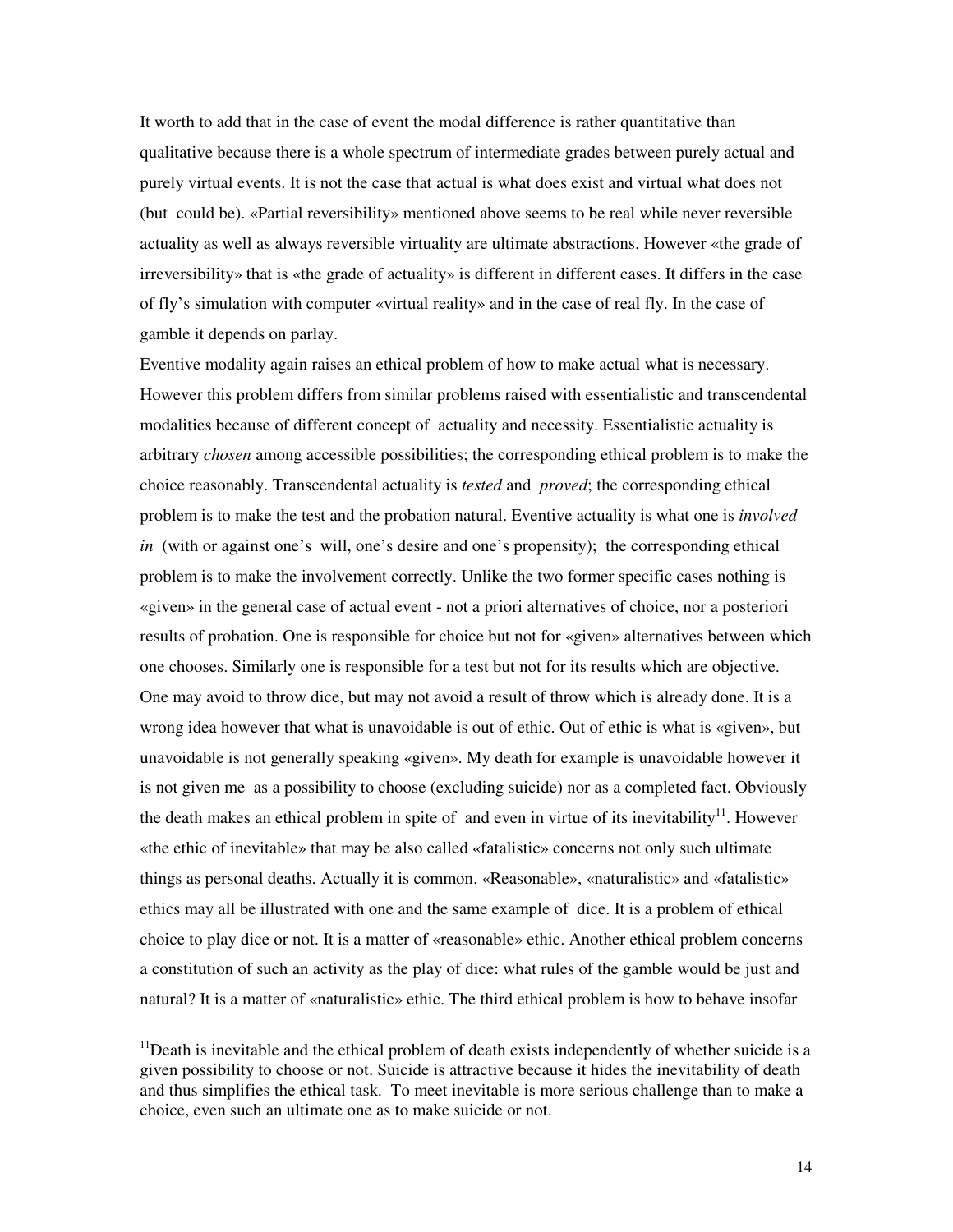you are involved in play of dice. When you are already involved into the gamble you can not just reverse the situation. You should make decision about what to do further. It is inevitable. It is the matter of «fatalistic» ethic.

I believe that the most important problems of contemporary scientific and technical ethic are of this kind. It is of course also important to invent new scientific and technical activities accordingly to practical values and to choose between permissible and not permissible ones. However science and technique are not written on *tabula rasa* nor they consist of ready possibilities to choose. We are inevitably and irreversibly involved in historically formed science and technique. Similarly we are involved into languages, cultural, political and environmental situations. The question is how to proceed with it. «Invent and choose» approach seems to be too narrow. It says nothing about how to *transform* things.

To sum up I present all the three concepts of modality in a table:

| modality    | essentialistic       | transcendental    | eventive            |
|-------------|----------------------|-------------------|---------------------|
| identity    | of essence           | of transcendental | of event            |
|             |                      | subject           |                     |
| possibility | possible states      | possible worlds   | virtual milieu      |
| necessity   | necessary properties | determined        | inevitable          |
|             |                      | trajectories      | <b>occurrences</b>  |
| contingency | of variant           | of case           | of way (of fortune) |
| actuality   | of choice            | of probe          | of decision         |
| ethic       | reasonable           | naturalistic      | fatalistic          |

4. Identity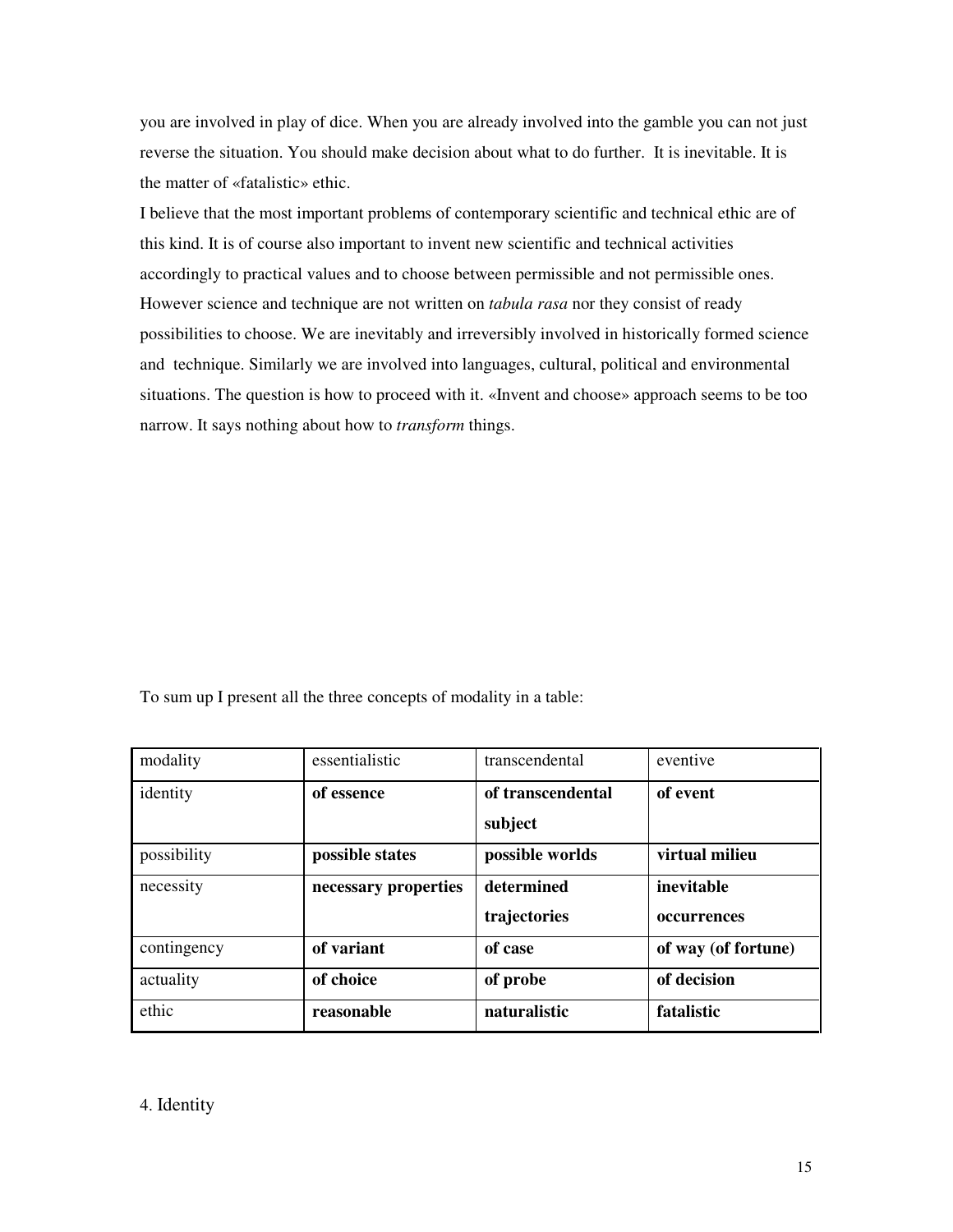Although the analysis of the notion of identity is not the task of the paper, I would like to make some remarks that summarize what was said about it above. The notion is twofold. One its aspect which is purely metaphysical explains how many makes one. Particularly many properties and states make one and the same essence, many feelings, memories and thoughts make one and the same I and many occurrences make one and the same event. The other aspect of identity which is rather logical explains how a thing differs from other similar things. It is what they call «identification». The first aspect taken separately makes an idea of Universe as a sort of unity of everything. It may be Aristotelian idea of Mind (νουσ) as universal essence, Fichtean idea of universal Transcendental I or the idea of universal Event as a communication of everything with everything. The second aspect concerns partial («non-complete») different unities which differ by united elements: properties of essences, conceptual schemes of transcendental subjects and communicative loci of events.

Only first case of essences was elaborated in details (in propositional logic). The question of how to distinguish between different particular transcendental subjects sounds heretically for transcendental philosophy, however I do not see any principle obstacle which would not allow to give a reasonable answer. Universal transcendental I is necessary for objective knowledge about the only objective world however a critical justification of objective knowledge should not be the only task of transcendental philosophy. To speak exclusively about «we» as Kant do it is unnecessarily to bound the transcendental philosophy. I think that the notion of particular conceptual scheme which unlike Kantian schematism is not universal could allow to identify different transcendental subjects and so to orientate within the transcendental society. Researches in the history of culture (particularly of science) where past conceptual schemes are reconstructed may help to elaborate logical methods of identification of particular transcendental subjects via their conceptual schemes.

The problem of identification of event became famous after Davidson [5]. I already outlined above my own approach to the problem: I believe that an event is identified via vocabulary by which it is discussed. Event's name and its «key words» are the simplest examples. It is not a *logical* identification in the usual sense of «logic» as independent from any particular vocabulary. I believe that such an idea about logic causes the difficulties of the identification of events pointed out by Davidson. The identification via vocabulary does not mean that an event can not be discussed in different languages, however it means that every translation of a discourse about event from one language into another concerns the event's identity. The problem of identity of event discussed in different languages concerns the problem of identity of the

16